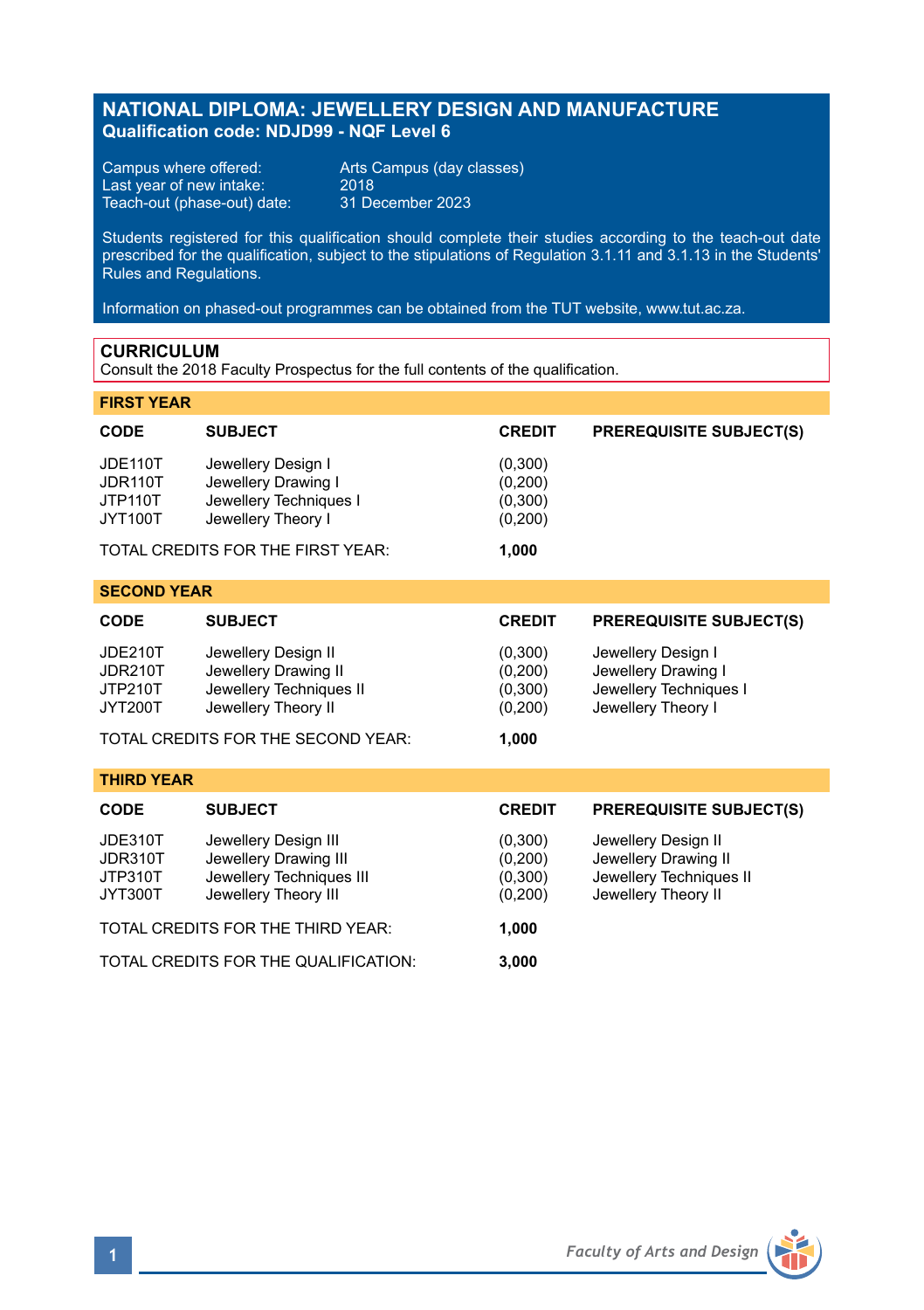# **SUBJECT INFORMATION (OVERVIEW OF SYLLABUS)**

The syllabus content is subject to change to accommodate industry changes. Please note that a more detailed syllabus is available at the department or in the study guide that is applicable to a particular subject. At time of publication, the syllabus content was defined as follows:

## **J**

## **JEWELLERY DESIGN I (JDE110T) PRACTICAL EVALUATION**

*(Subject custodian: Department of Design Studies)*

Students are trained in the art of designing fine jewellery and related objects d'art through the art of drawing and graphic presentation drawing. Basic design, the basic principles and elements of jewellery design. (Total tuition time: ± 53 hours)

### **JEWELLERY DESIGN II (JDE210T) PRACTICAL EVALUATION**

#### *(Subject custodian: Department of Design Studies)*

Students are trained in the art of designing fine jewellery and related objects d'art through the art of drawing and graphic presentation drawing. Design, design principles and constituent elements of jewellery design and the basic principles and elements of jewellery design. (Total tuition time: ± 53 hours)

### **JEWELLERY DESIGN III (JDE310T) PRACTICAL EVALUATION**

### *(Subject custodian: Department of Design Studies)*

Students are trained in the art of designing fine jewellery and related objects d'art through the art of drawing and graphic presentation drawing. Advanced design principles and elements of jewellery design. (Total tuition  $time: \pm 53$  hours)

#### **JEWELLERY DRAWING I (JDR110T) PRACTICAL EVALUATION JEWELLERY DRAWING II (JDR210T) PRACTICAL EVALUATION JEWELLERY DRAWING III (JDR310T)** *(Subject custodian: Department of Design Studies)*

Through representational drawing, students learn to see drawing as a communication medium through which to sell their designs. Creative thinking is encouraged. (Total tuition time: ± 53 hours)

### **JEWELLERY TECHNIQUES I (JTP110T) PRACTICAL EVALUATION**

#### *(Subject custodian: Department of Design Studies)*

A sound background of jewellery techniques is gained through the practical applications and theoretical principles involved in the actual manufacturing of items in metal. Various manufacturing techniques. Students are trained to a level where they are able to manufacture their own designs, set pieces and maintain commercial items. (Total tuition time: ± 945 hours)

### **JEWELLERY TECHNIQUES II (JTP210T) PRACTICAL EVALUATION**

*(Subject custodian: Department of Design Studies)* A sound background of jewellery techniques is gained through the practical applications and theoretical principles involved in the actual manufacturing of items in metal. Various jewellery techniques and setting of gemstones form part of the syllabus. Students also learn how to work swiftly and accurately. (Total tuition  $time: ± 945 hours)$ 

### **JEWELLERY TECHNIQUES III (JTP310T) PRACTICAL EVALUATION**

*(Subject custodian: Department of Design Studies)*

A sound background of jewellery techniques is gained through the practical applications and theoretical principles involved in the actual manufacturing of items in metal. Various jewellery techniques, including specific project work in gold and platinum, will enable students to pursue a career in the industry. (Total tuition time:  $± 945$  hours)

## **JEWELLERY THEORY I (JYT100T) PRACTICAL EVALUATION**

### *(Subject custodian: Department of Design Studies)*

By the end of the year, students will demonstrate an appropriate contextual understanding and an ability to communicate in the following areas: general history of art and jewellery, basic jewellery technology, basic gemmology and basic business knowledge. (Total tuition time: ± 126 hours)